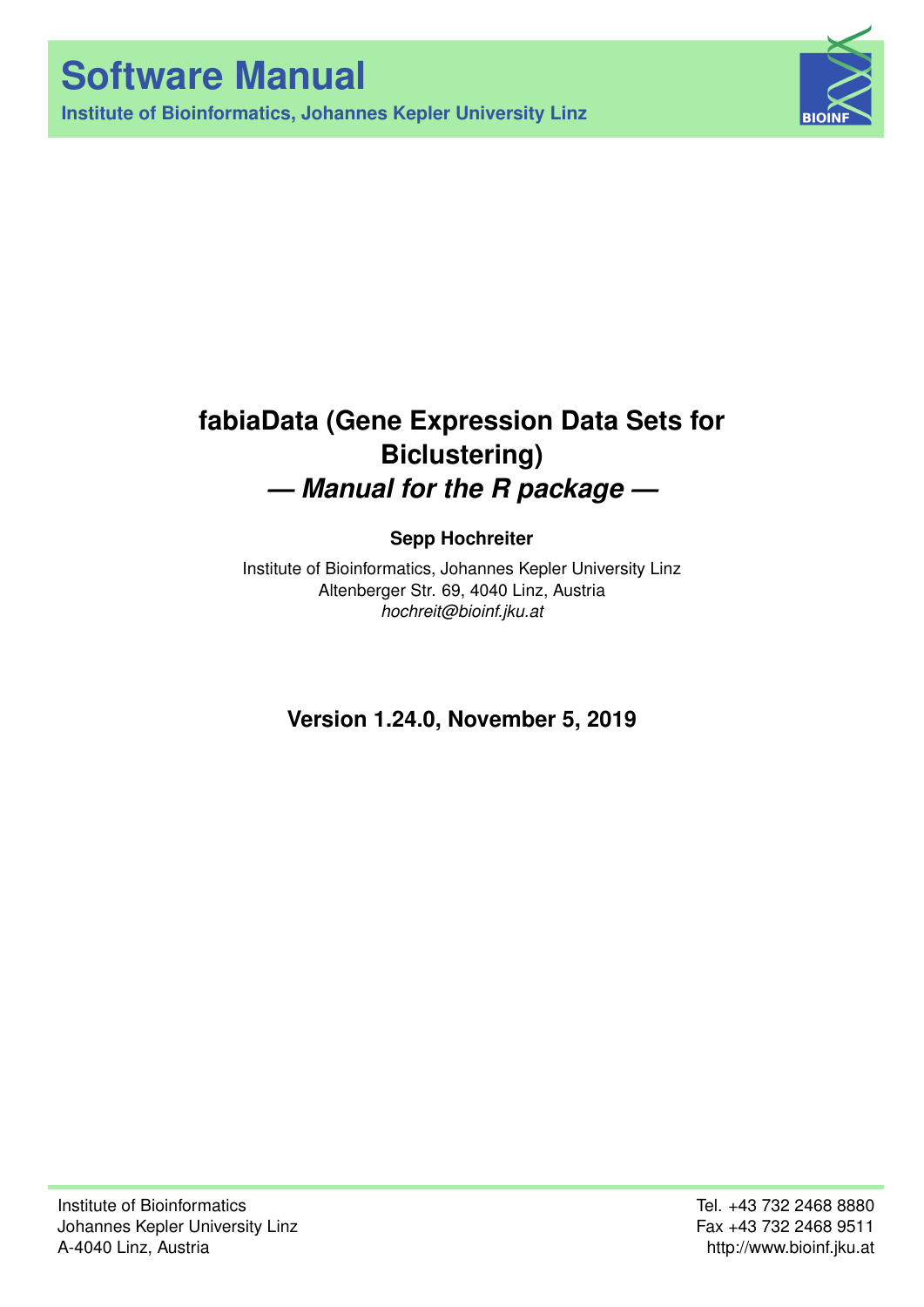# **Contents**

|   | 1 Introduction               |   |
|---|------------------------------|---|
|   | 2 Getting Started: fabiaData | 3 |
|   | 3 Data Sets                  |   |
|   |                              |   |
| 4 |                              |   |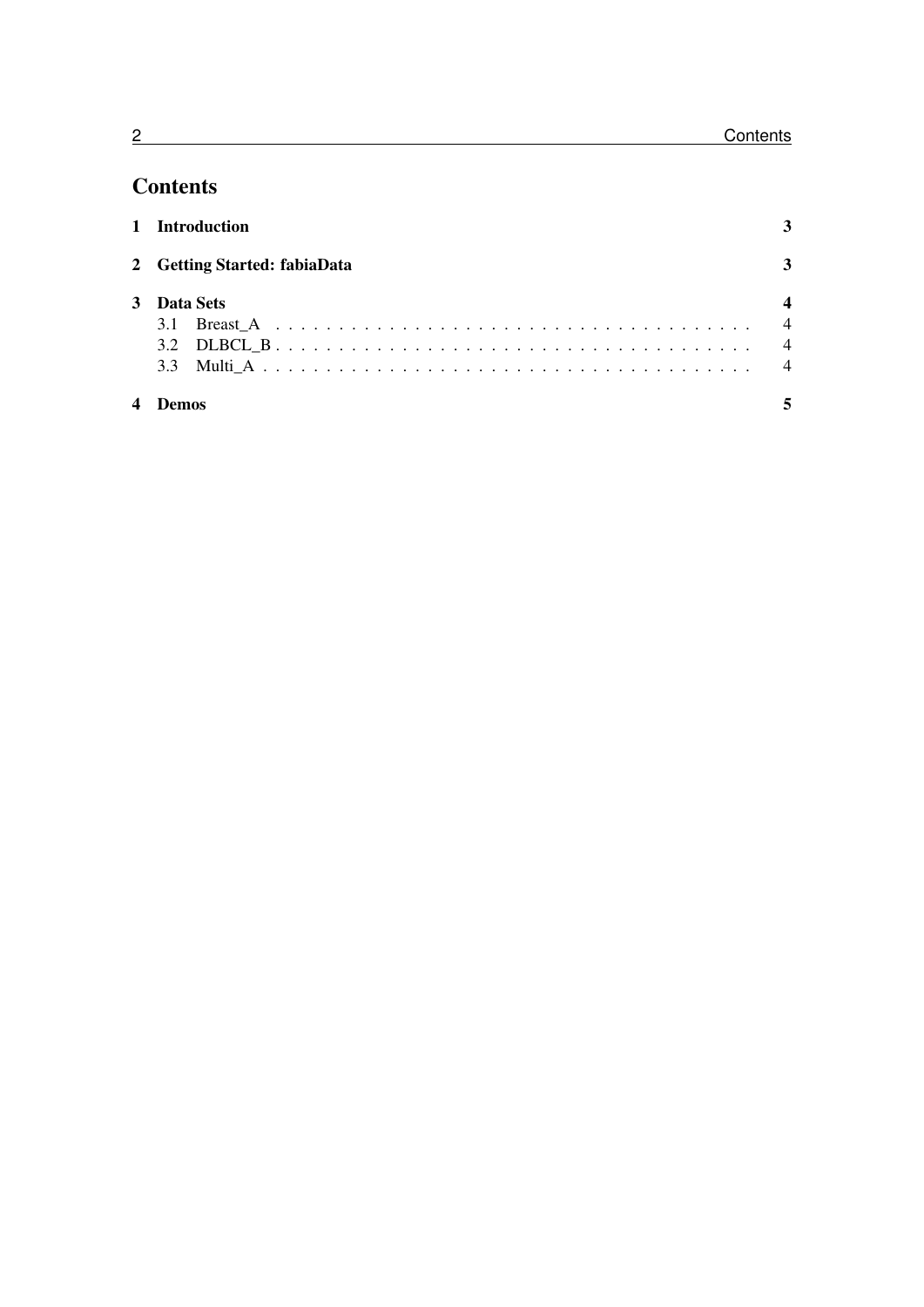## <span id="page-2-0"></span>1 Introduction

The fabiaData package is part of the Bioconductor [\(http://www.bioconductor.org\)](http://www.bioconductor.org) project. The package provides gene expression data sets for biclustering demos in the R package fabia. It is automatically loaded by fabia when needed.

The package fabia allows to extract biclusters from data sets based on a generative model according to the FABIA method [\(Hochreiter](#page-15-0) *et al.*, [2010\)](#page-15-0). It has been designed especially for microarray data sets, but can be used for other kinds of data sets as well.

Please visit for additional information the FABIA homepage [http://www.bioinf.jku.at/software/fabia/fabia.html.](http://www.bioinf.jku.at/software/fabia/fabia.html)

### <span id="page-2-1"></span>2 Getting Started: fabiaData

First load the fabia package:

R> library(fabia)

Then load the fabiaData package

R> library(fabiaData)

Now biclusters can be extracted from these data sets in the fabia demos:

R> fabiaDemo()

1. demo2: Microarray data set of [\(van't Veer](#page-15-1) *et al.*, [2002\)](#page-15-1) on breast cancer.

```
R> fabiaDemo()
```
Choose "2" to extract subclasses in the data set of van't Veer as biclusters.

2. demo3: Microarray data set of (Su *[et al.](#page-15-2)*, [2002\)](#page-15-2) on different mammalian.

```
R> fabiaDemo()
```
Choose "3" to check whether the different mouse and human tissue types can be extracted.

- 3. demo4: Microarray data set of [\(Rosenwald](#page-15-3) *et al.*, [2002\)](#page-15-3) diffuse large-B-cell lymphoma. [\(Hoshida](#page-15-4) *et al.*, [2007\)](#page-15-4) divided the data set into three classes
	- OxPhos: oxidative phosphorylation
	- **BCR: B-cell response**
	- HR: host response

```
R> fabiaDemo()
```
Choose "4" to check whether the different classes can be extracted.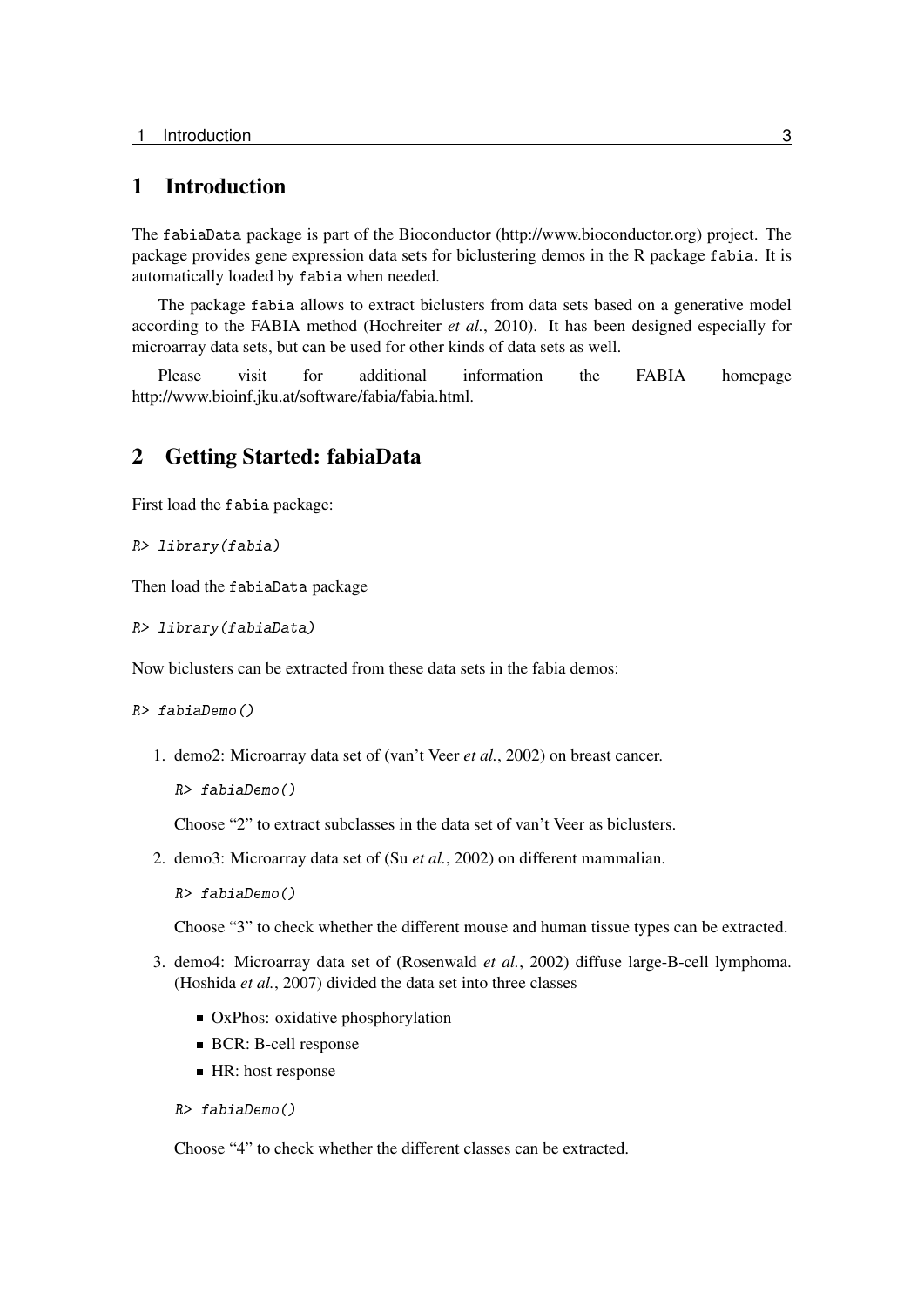# <span id="page-3-0"></span>3 Data Sets

#### <span id="page-3-1"></span>3.1 Breast\_A

Microarray data set of van't Veer breast cancer.

Microarray data from Broad Institute "Cancer Program Data Sets" which was produced by [\(van't Veer](#page-15-1) *et al.*, [2002\)](#page-15-1) ([http://www.broadinstitute.org/cgi-bin/cancer/datasets.](http://www.broadinstitute.org/cgi-bin/cancer/datasets.cgi) [cgi](http://www.broadinstitute.org/cgi-bin/cancer/datasets.cgi)) Array S54 was removed because it is an outlier.

Goal was to find a gene signature to predict the outcome of a cancer therapy that is to predict whether metastasis will occur. A 70 gene signature has been discovered.

Here we want to find subclasses in the data set.

[\(Hoshida](#page-15-4) *et al.*, [2007\)](#page-15-4) found 3 subclasses and verified that 50/61 cases from class 1 and 2 were ER positive and only in 3/36 from class 3.

XBreast is the data set with 97 samples and 1213 genes, CBreast give the three subclasses from [\(Hoshida](#page-15-4) *et al.*, [2007\)](#page-15-4).

#### <span id="page-3-2"></span>3.2 DLBCL\_B

Microarray data set of Rosenwald diffuse large-B-cell lymphoma.

Microarray data from Broad Institute "Cancer Program Data Sets" which was produced by [\(Rosenwald](#page-15-3) *et al.*, [2002\)](#page-15-3) ([http://www.broadinstitute.org/cgi-bin/cancer/datasets.](http://www.broadinstitute.org/cgi-bin/cancer/datasets.cgi) [cgi](http://www.broadinstitute.org/cgi-bin/cancer/datasets.cgi))

Goal was to predict the survival after chemotherapy

[\(Hoshida](#page-15-4) *et al.*, [2007\)](#page-15-4) divided the data set into three classes:

- OxPhos: oxidative phosphorylation
- **BCR: B-cell response**
- HR: host response

We want to identify these subclasses.

The data has 180 samples and 661 probe sets (genes).

XDLBCL is the data set with 180 samples and 661 genes, CDLBCL give the three subclasses from [\(Hoshida](#page-15-4) *et al.*, [2007\)](#page-15-4).

#### <span id="page-3-3"></span>3.3 Multi\_A

Microarray data set of Su on different mammalian tissue types.

Microarray data from Broad Institute "Cancer Program Data Sets" which was produced by [\(Su](#page-15-2) *[et al.](#page-15-2)*, [2002\)](#page-15-2) (<http://www.broadinstitute.org/cgi-bin/cancer/datasets.cgi>)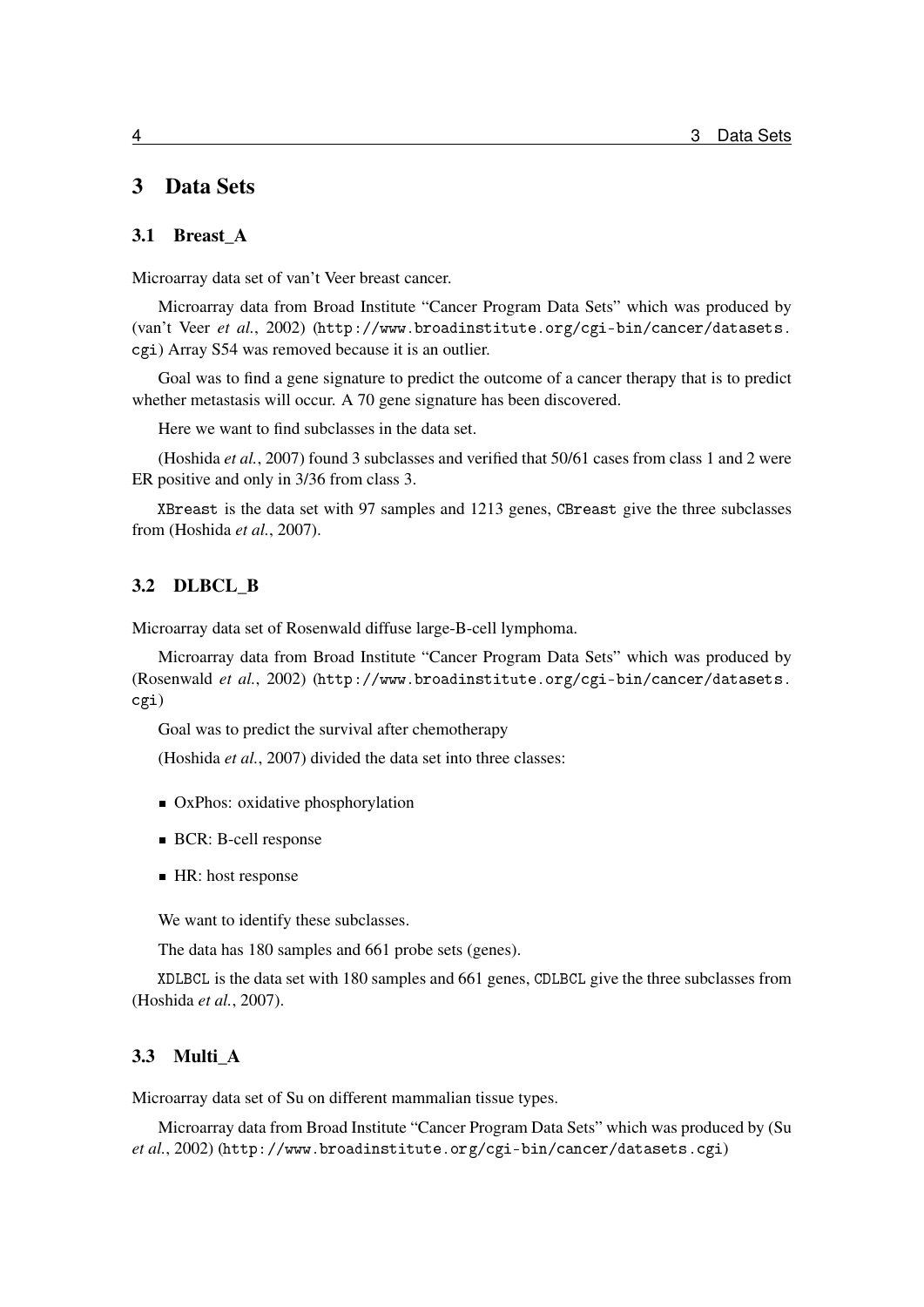4 Demos 5

Gene expression from human and mouse samples across a diverse array of tissues, organs, and cell lines have been profiled. The goal was to have a reference for the normal mammalian transcriptome.

Here we want to identify the subclasses which correspond to the tissue types.

The data has 102 samples and 5565 probe sets (genes).

XMulti is the data set with 102 samples and 5565 genes, CMulti give the four subclasses corresponding to the tissue types.

### <span id="page-4-0"></span>4 Demos

library(fabiaData)

```
#------------------------------------------
###########################################
# fabia Demos
###########################################
#------------------------------------------
#------------------------------------------
# DEMO1: Laura van't Veer's gene expression
# data set for breast cancer
#------------------------------------------
avail <- require(fabia)
if (!avail) {
    message("")
    message("")
    message("#####################################################")
    message("Package 'fabia' is not available: please install.")
    message("#####################################################")
} else {
data(Breast A)
X <- as.matrix(XBreast)
resBreat1 < - fabia(X, 5, 0.1, 400, 1.0, 1.0)rBreast1 <- extractPlot(resBreast1,ti="FABIA Breast cancer(Veer)")
```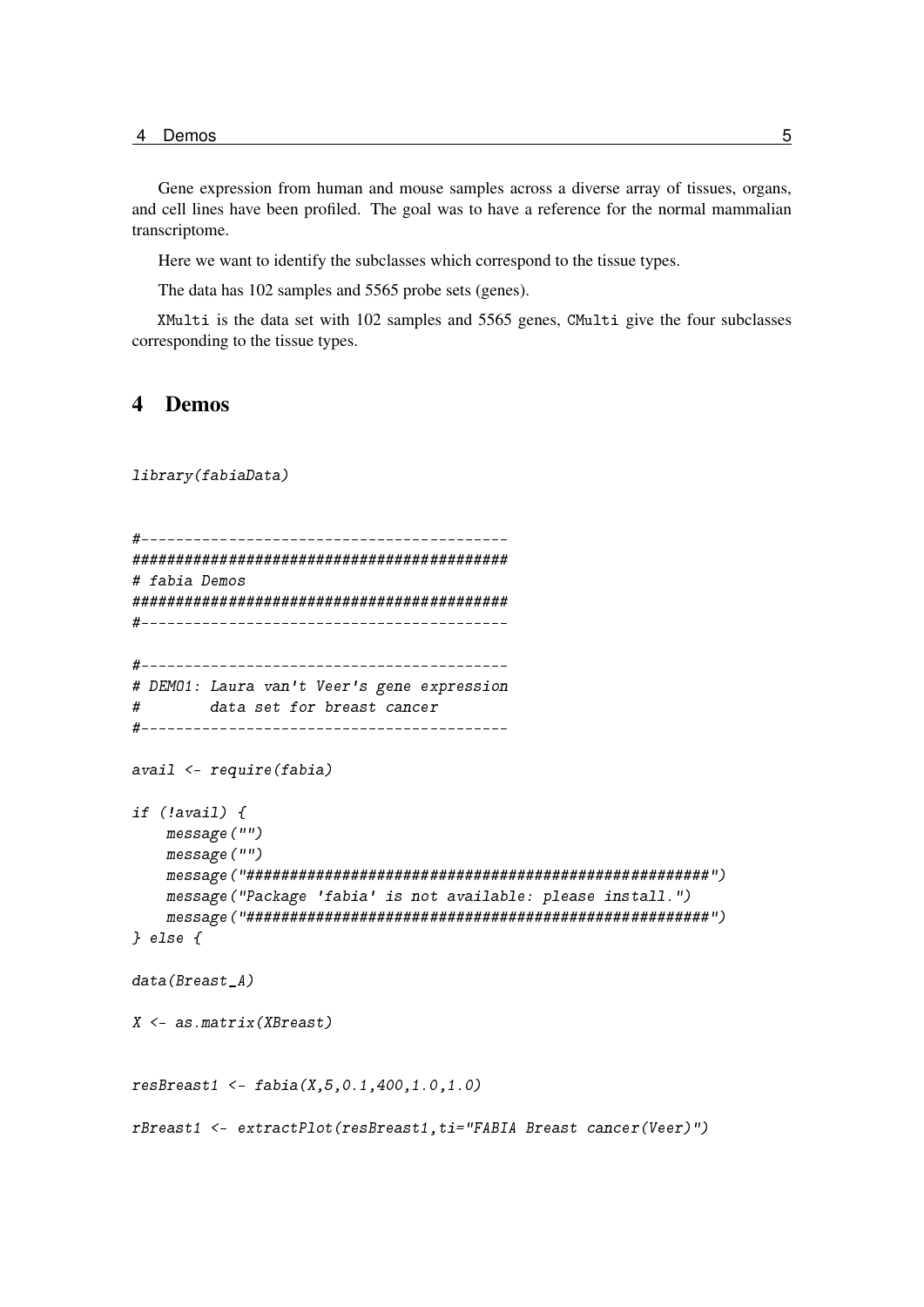```
raBreast1 <- extractBic(resBreast1)
if ((rabreak1fbic[[1][1]/1)) && (rabreak1fbic[[1][2])/1) {
    plotBicluster(raBreast1,1)
}
if ((raBreast1$bic[[2]][1]>1) && (raBreast1$bic[[2]][2])>1) {
    plotBicluster(raBreast1,2)
}
if ((raBreast1$bic[[3]][1]>1) && (raBreast1$bic[[3]][2])>1) {
    plotBicluster(raBreast1,3)
}
if ((raBreast1$bic[[4]][1]>1) && (raBreast1$bic[[4]][2])>1) {
    plotBicluster(raBreast1,4)
}
plot(resBreast1,dim=c(1,2),label.tol=0.03,col.group=CBreast,lab.size=0.6)
plot(resBreast1,dim=c(1,3),label.tol=0.03,col.group=CBreast,lab.size=0.6)
plot(resBreast1,dim=c(1,4),label.tol=0.03,col.group=CBreast,lab.size=0.6)
plot(resBreast1,dim=c(1,5),label.tol=0.03,col.group=CBreast,lab.size=0.6)
plot(resBreast1,dim=c(2,3),label.tol=0.03,col.group=CBreast,lab.size=0.6)
plot(resBreast1,dim=c(2,4),label.tol=0.03,col.group=CBreast,lab.size=0.6)
plot(resBreast1,dim=c(2,5),label.tol=0.03,col.group=CBreast,lab.size=0.6)
plot(resBreast1,dim=c(3,4),label.tol=0.03,col.group=CBreast,lab.size=0.6)
plot(resBreast1,dim=c(3,5),label.tol=0.03,col.group=CBreast,lab.size=0.6)
plot(resBreast1,dim=c(4,5),label.tol=0.03,col.group=CBreast,lab.size=0.6)
}
#-----------------------------------
# DEMO2: Su's multiple tissue types
# gene expression data set
#-----------------------------------
avail <- require(fabia)
if (!avail) {
    message("")
    message("")
    message("#####################################################")
    message("Package 'fabia' is not available: please install.")
    message("#####################################################")
} else {
```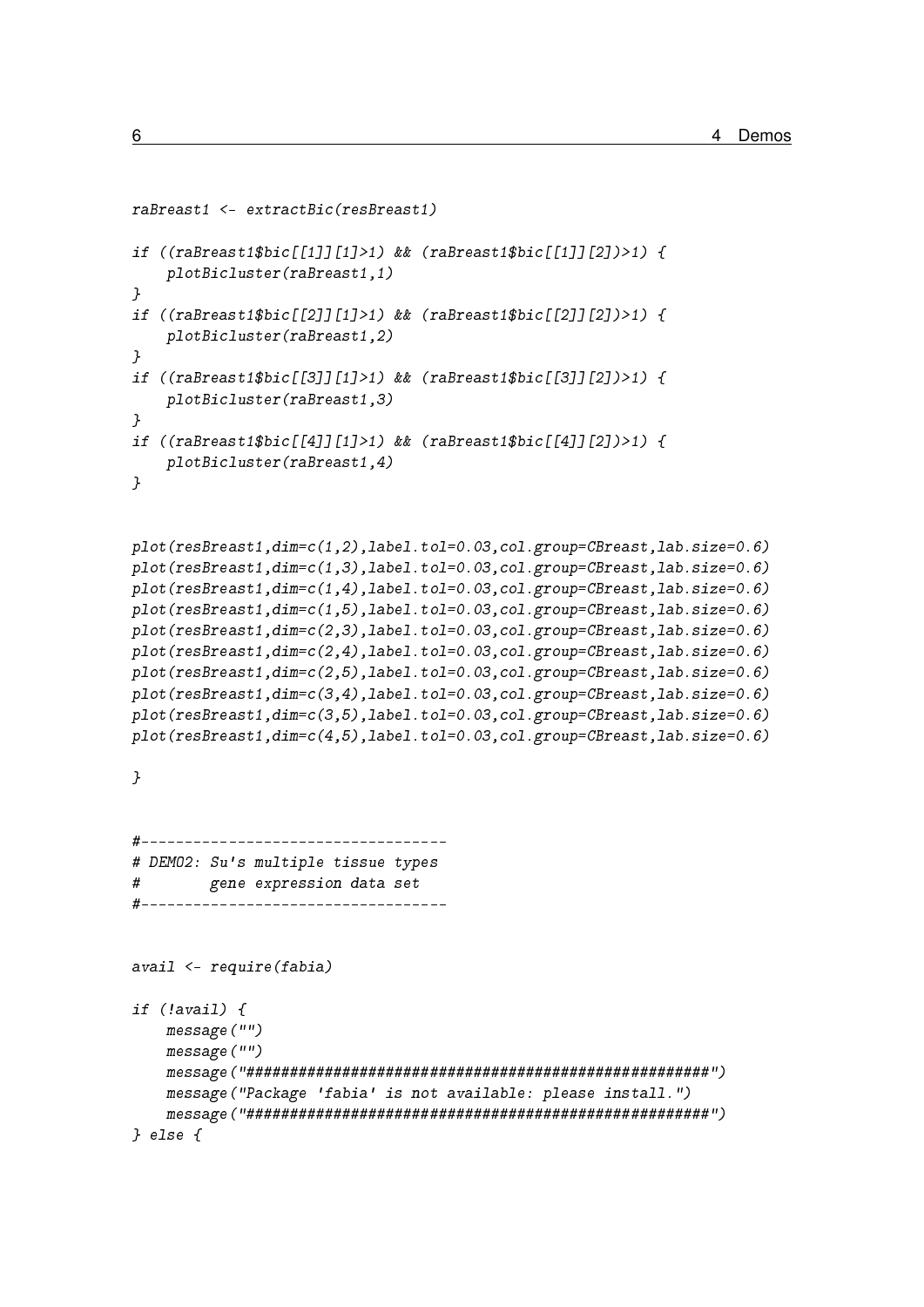```
data(Multi A)
X <- as.matrix(XMulti)
resMulti1 <- fabia(X,5,0.1,300,1.0,1.0)
rMulti1 <- extractPlot(resMulti1,ti="FABIA Multiple tissues(Su)")
raMulti1 <- extractBic(resMulti1)
if ((raMulti1$bic[[1]][1]>1) && (raMulti1$bic[[1]][2])>1) {
    plotBicluster(raMulti1,1)
}
if ((raMulti1$bic[[2]][1]>1) && (raMulti1$bic[[2]][2])>1) {
    plotBicluster(raMulti1,2)
}
if ((raMulti1$bic[[3]][1]>1) && (raMulti1$bic[[3]][2])>1) {
    plotBicluster(raMulti1,3)
}
if ((raMulti1$bic[[4]][1]>1) && (raMulti1$bic[[4]][2])>1) {
    plotBicluster(raMulti1,4)
}
plot(resMulti1,dim=c(1,2),label.tol=0.01,col.group=CMulti,lab.size=0.6)
plot(resMulti1,dim=c(1,3),label.tol=0.01,col.group=CMulti,lab.size=0.6)
plot(resMulti1,dim=c(1,4),label.tol=0.01,col.group=CMulti,lab.size=0.6)
plot(resMulti1,dim=c(1,5),label.tol=0.01,col.group=CMulti,lab.size=0.6)
plot(resMulti1,dim=c(2,3),label.tol=0.01,col.group=CMulti,lab.size=0.6)
plot(resMulti1,dim=c(2,4),label.tol=0.01,col.group=CMulti,lab.size=0.6)
plot(resMulti1,dim=c(2,5),label.tol=0.01,col.group=CMulti,lab.size=0.6)
plot(resMulti1,dim=c(3,4),label.tol=0.01,col.group=CMulti,lab.size=0.6)
plot(resMulti1,dim=c(3,5),label.tol=0.01,col.group=CMulti,lab.size=0.6)
plot(resMulti1,dim=c(4,5),label.tol=0.01,col.group=CMulti,lab.size=0.6)
```
}

#----------------------------------------- # DEMO3: Rosenwald's diffuse large-B-cell # lymphoma gene expression data set #-----------------------------------------

avail <- require(fabia)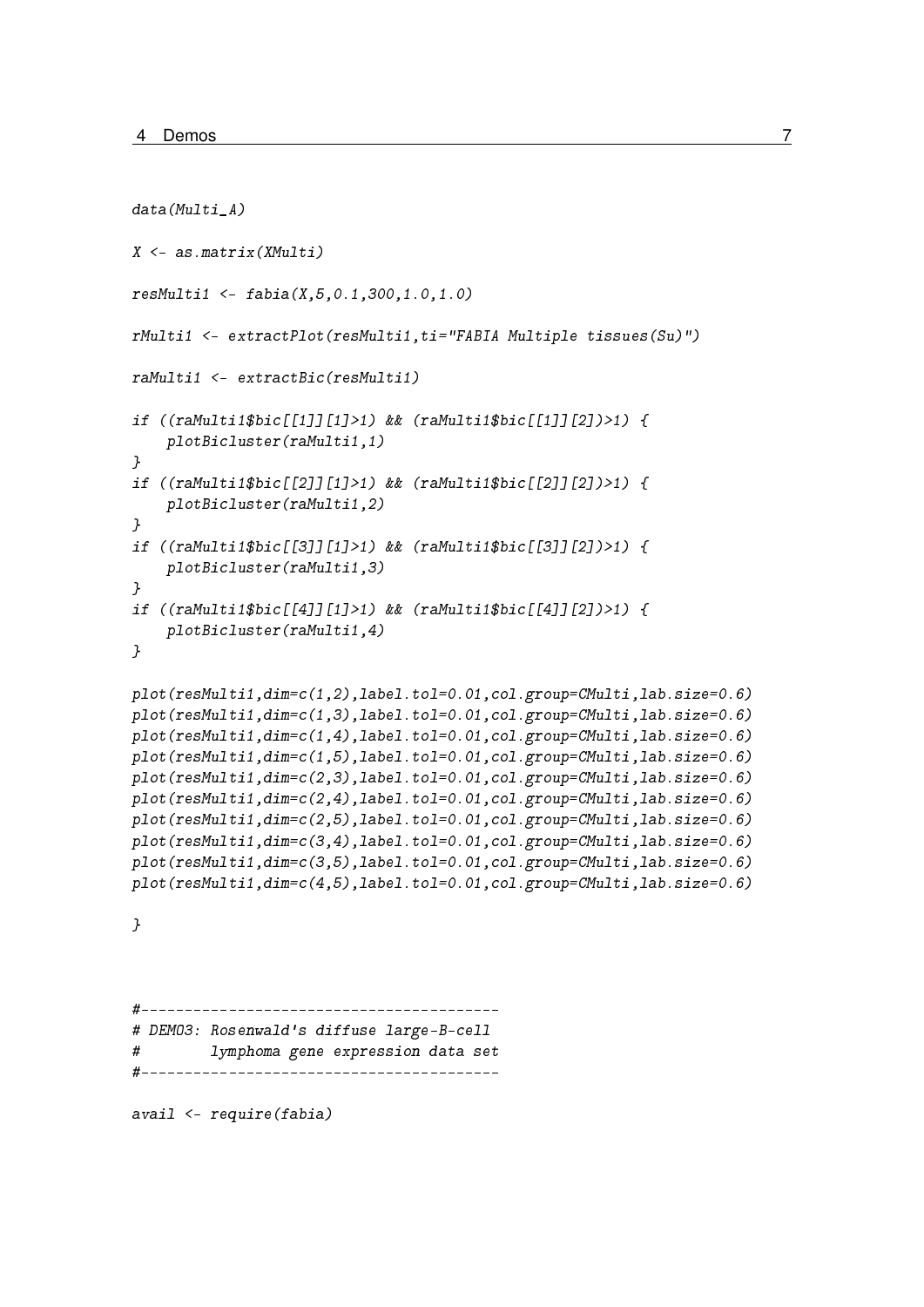```
if (lavail) {
    message("")message("")message("Package 'fabia' is not available: please install.")
    } else f
data(DLBCL B)X \leftarrow as.max(XDLBCL)resDLECL1 \leq false(1, 5, 0.1, 400, 1.0, 1.0)rDLBCL1 <- extractPlot(resDLBCL1, ti="FABIA Lymphoma(Rosenwald)")
raDLBCL1 <- extractBic(resDLBCL1)
if ((r\text{aDLECL1\$bic[[1][1]/1>1)) & (r\text{aDLECL1\$bic[[1][2]/>1}) {
    plotBicluster(raDLBCL1,1)
\overline{ }if ((\text{r}\text{a}D\text{L}\text{B}CL1\$ \text{bic}[[2]][[1]\text{>1}) & (\text{r}\text{a}D\text{L}\text{B}CL1\$ \text{bic}[[2]][[2])\text{>1}) {
    plotBicluster(raDLBCL1,2)
\overline{\phantom{a}}if ((raDLBCL1$bic[577712>1) & (raDLBCL1$bic[57772])>1)plotBicluster(raDLBCL1,3)
\mathcal{F}if ((\text{r}\text{a}D\text{L}\text{B}CL1\$ \text{bic}[[4]][1]\text{>1}) && (\text{r}\text{a}D\text{L}\text{B}CL1\$ \text{bic}[[4]][2])\text{>1}) {
    plotBicluster(raDLBCL1,4)
\overline{\phantom{a}}plot(resDLECL1, dim=c(1,2), label.tol=0.03, col.group=CDLECL, lab.size=0.6)plot(resDLECL1, dim=c(1,3), label.tol=0.03, col.group=CDLECL, lab.size=0.6)plot(resDLECL1, dim=c(1,4), label. tol=0.03, col.group=CDLECL, lab.size=0.6)plot(resDLECL1, dim=c(1,5), label. tol=0.03, col.group=CDLECL, lab.size=0.6)plot(resDLBCL1, dim=c(2,3), label.tol=0.03, col.group=CDLBCL, lab.size=0.6)
plot(resDLECL1, dim=c(2,4), label.tol=0.03, col.group=CDLECL, lab.size=0.6)plot(resDLECL1, dim=c(2,5), label.tol=0.03, col.group=CDLECL, lab.size=0.6)plot(resDLECL1, dim=c(3,4), label. tol=0.03, col.group=CDLECL, lab.size=0.6)plot(resDLECL1, dim=c(3,5), label. tol=0.03, col.group=CDLECL, lab.size=0.6)plot(resDLECL1, dim=c(4,5), label. tol=0.03, col.group=CDLECL, lab.size=0.6)
```
 $\mathcal{F}$ 

8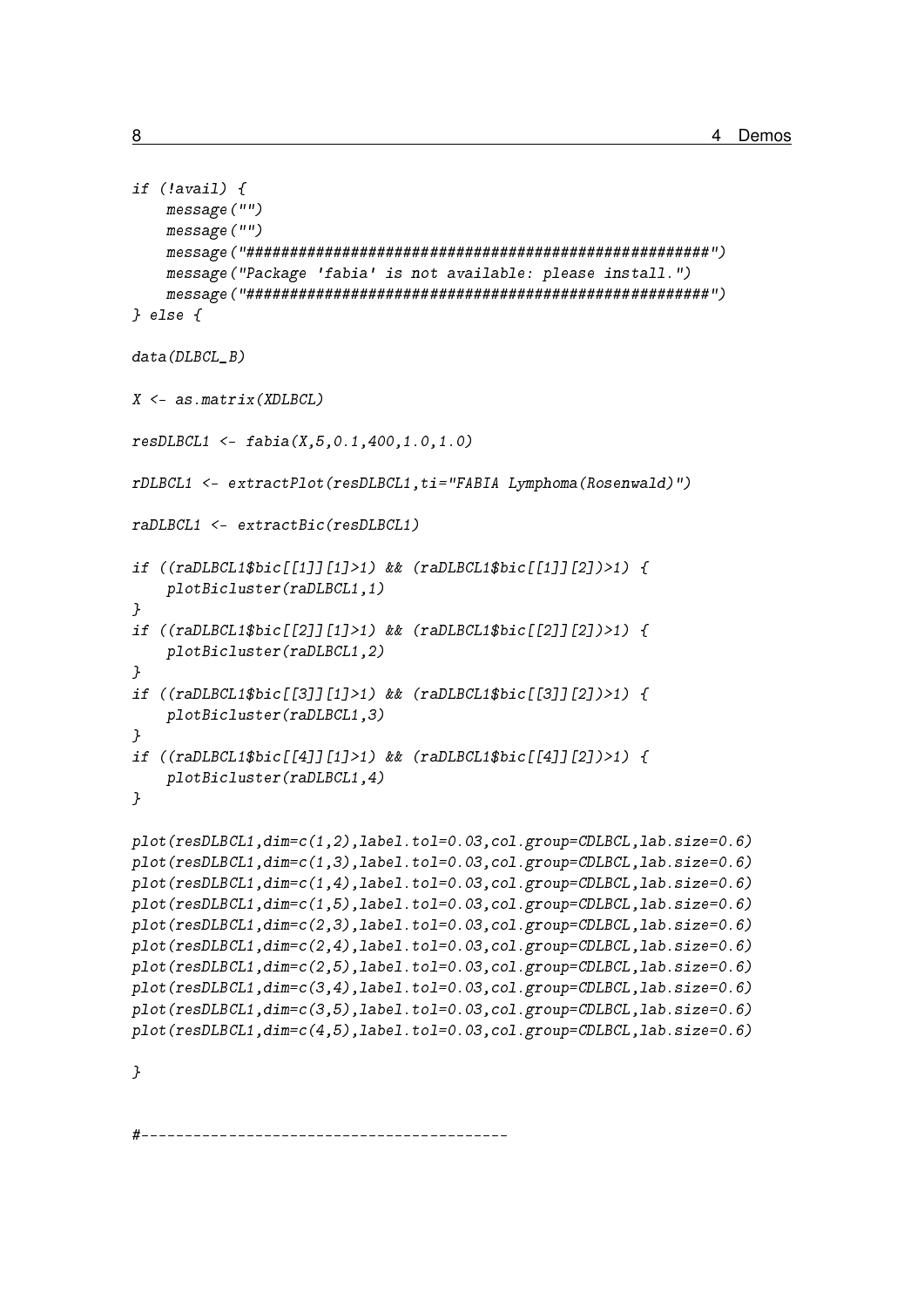```
# fabias Demos
# DEM01: Laura van't Veer's gene expression
       data set for breast cancer
Havail \leftarrow require(fabia)if (lavail) {
   message("")
   message("")
    message("Package 'fabia' is not available: please install.")
    } else \{data(Breatest_A)X \leq -a s \cdot matrix(XBreat)resBreat2 < - fabis(X, 5, 0.6, 300, 1.0)rBreast2 <- extractPlot(resBreast2, ti="FABIAS Breast cancer(Veer)")
raBreast2 <- extractBic(resBreast2)
if ((raBreat2$bic[[1][1]/1)>1) & (raBreat2$bic[[1][2])/1) {
    plotBicluster(raBreast2,1)
\mathcal{L}if ((r_1, r_2, r_3), (r_2, r_4, r_5), (r_3, r_4), (r_4, r_5, r_6), (r_4, r_5, r_6), (r_5, r_6, r_7, r_7, r_8), (r_6, r_7, r_8, r_9, r_1, r_1, r_1, r_2, r_1, r_1, r_2, r_3, r_4, r_5, r_6, r_7, r_7, r_8, r_9, r_1, r_1, r_2, r_1, r_2, r_3, r_4, r_5, r_6, r_7, r_7, r_8, r_9, r_1, r_plotBicluster(raBreast2,2)
\mathbf{r}if ((rafreast2$bic[[3]][1]>1) & (rafreast2$bic[[3]][2])>1) {
    plotBicluster(raBreast2,3)
\mathcal{F}if ((rafreast2$bic[[4]][1]>1) & (rafreast2$bic[[4]][2])>1) {
    plotBicluster(raBreast2,4)
\mathcal{F}
```
 $plot(resBreat2, dim=c(1,2), label. tol=0.03, col.group=CBreat, lab.size=0.6)$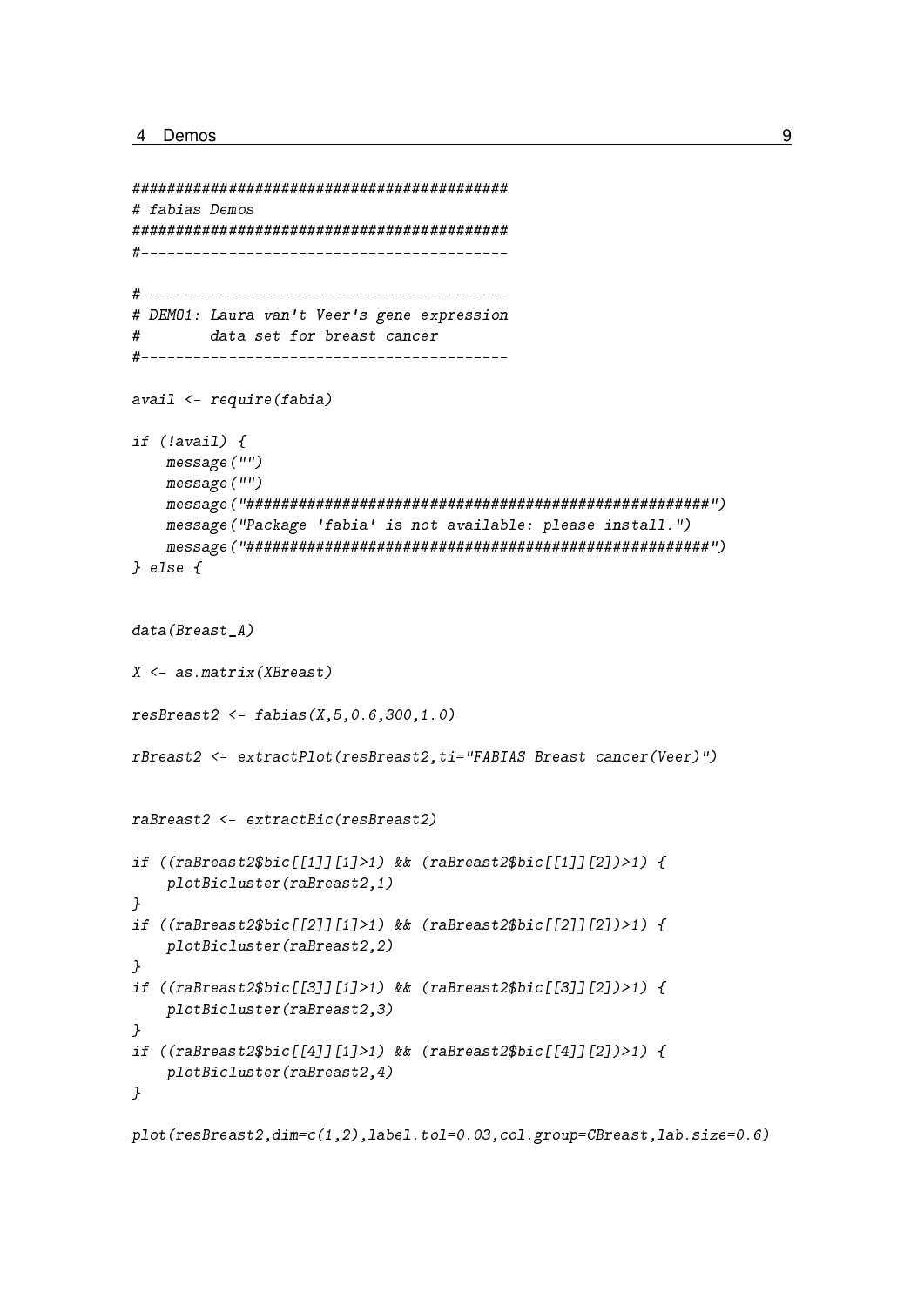```
plot(resBreast2,dim=c(1,3),label.tol=0.03,col.group=CBreast,lab.size=0.6)
plot(resBreast2,dim=c(1,4),label.tol=0.03,col.group=CBreast,lab.size=0.6)
plot(resBreast2,dim=c(1,5),label.tol=0.03,col.group=CBreast,lab.size=0.6)
plot(resBreast2,dim=c(2,3),label.tol=0.03,col.group=CBreast,lab.size=0.6)
plot(resBreast2,dim=c(2,4),label.tol=0.03,col.group=CBreast,lab.size=0.6)
plot(resBreast2,dim=c(2,5),label.tol=0.03,col.group=CBreast,lab.size=0.6)
plot(resBreast2,dim=c(3,4),label.tol=0.03,col.group=CBreast,lab.size=0.6)
plot(resBreast2,dim=c(3,5),label.tol=0.03,col.group=CBreast,lab.size=0.6)
plot(resBreast2,dim=c(4,5),label.tol=0.03,col.group=CBreast,lab.size=0.6)
}
#-----------------------------------
# DEMO2: Su's multiple tisse types
# gene expression data set
#-----------------------------------
avail <- require(fabia)
if (!avail) {
    message("")
    message("")
    message("#####################################################")
    message("Package 'fabia' is not available: please install.")
    message("#####################################################")
} else {
data(Multi_A)
X <- as.matrix(XMulti)
resMulti2 < -fabias(X, 5, 0.6, 300, 1.0)rMulti2 <- extractPlot(resMulti2,ti="FABIAS Multiple tissues(Su)")
raMulti2 <- extractBic(resMulti2)
if ((raMulti2$bic[[1]][1]>1) && (raMulti2$bic[[1]][2])>1) {
    plotBicluster(raMulti2,1)
}
if ((raMulti2$bic[[2]][1]>1) && (raMulti2$bic[[2]][2])>1) {
    plotBicluster(raMulti2,2)
}
if ((raMulti2$bic[[3]][1]>1) && (raMulti2$bic[[3]][2])>1) {
    plotBicluster(raMulti2,3)
```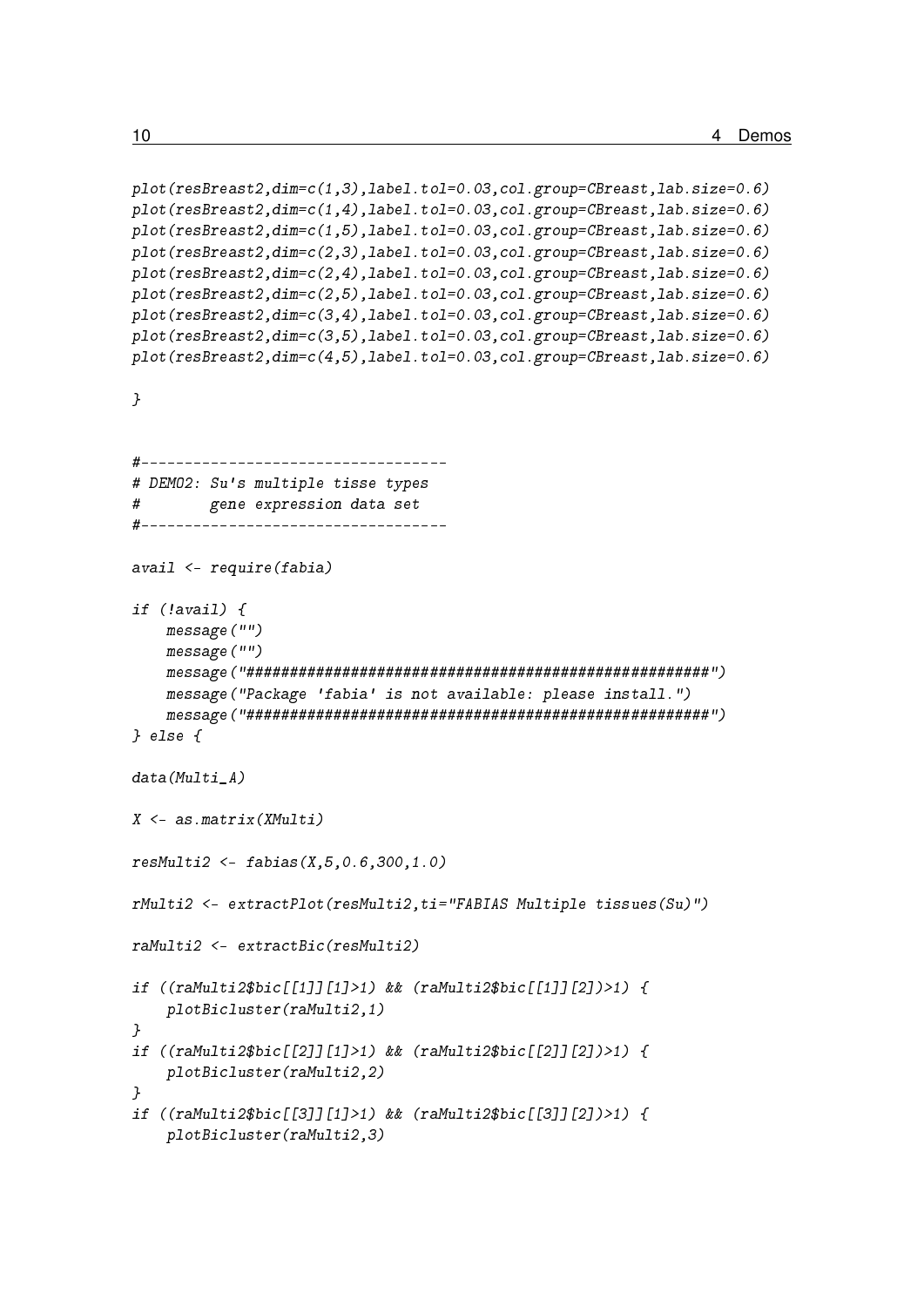```
}
if ((raMulti2$bic[[4]][1]>1) && (raMulti2$bic[[4]][2])>1) {
    plotBicluster(raMulti2,4)
}
plot(resMulti2,dim=c(1,2),label.tol=0.01,col.group=CMulti,lab.size=0.6)
plot(resMulti2,dim=c(1,3),label.tol=0.01,col.group=CMulti,lab.size=0.6)
plot(resMulti2,dim=c(1,4),label.tol=0.01,col.group=CMulti,lab.size=0.6)
plot(resMulti2,dim=c(1,5),label.tol=0.01,col.group=CMulti,lab.size=0.6)
plot(resMulti2,dim=c(2,3),label.tol=0.01,col.group=CMulti,lab.size=0.6)
plot(resMulti2,dim=c(2,4),label.tol=0.01,col.group=CMulti,lab.size=0.6)
plot(resMulti2,dim=c(2,5),label.tol=0.01,col.group=CMulti,lab.size=0.6)
plot(resMulti2,dim=c(3,4),label.tol=0.01,col.group=CMulti,lab.size=0.6)
plot(resMulti2,dim=c(3,5),label.tol=0.01,col.group=CMulti,lab.size=0.6)
plot(resMulti2,dim=c(4,5),label.tol=0.01,col.group=CMulti,lab.size=0.6)
}
#-----------------------------------------
# DEMO3: Rosenwald's diffuse large-B-cell
# lymphoma gene expression data set
#-----------------------------------------
avail <- require(fabia)
if (!avail) {
    message("")
    message("")
    message("#####################################################")
    message("Package 'fabia' is not available: please install.")
    message("#####################################################")
} else {
data(DLBCL_B)
X \leq -a s \cdot matrix(XDI.BCI.)resDLECL2 \leq false(X, 5, 0.6, 300, 1.0)rDLBCL2 <- extractPlot(resDLBCL2,ti="FABIAS Lymphoma(Rosenwald)")
raDLBCL2 <- extractBic(resDLBCL2)
if ((raDLBCL2$bic[[1]][1]>1) && (raDLBCL2$bic[[1]][2])>1) {
    plotBicluster(raDLBCL2,1)
```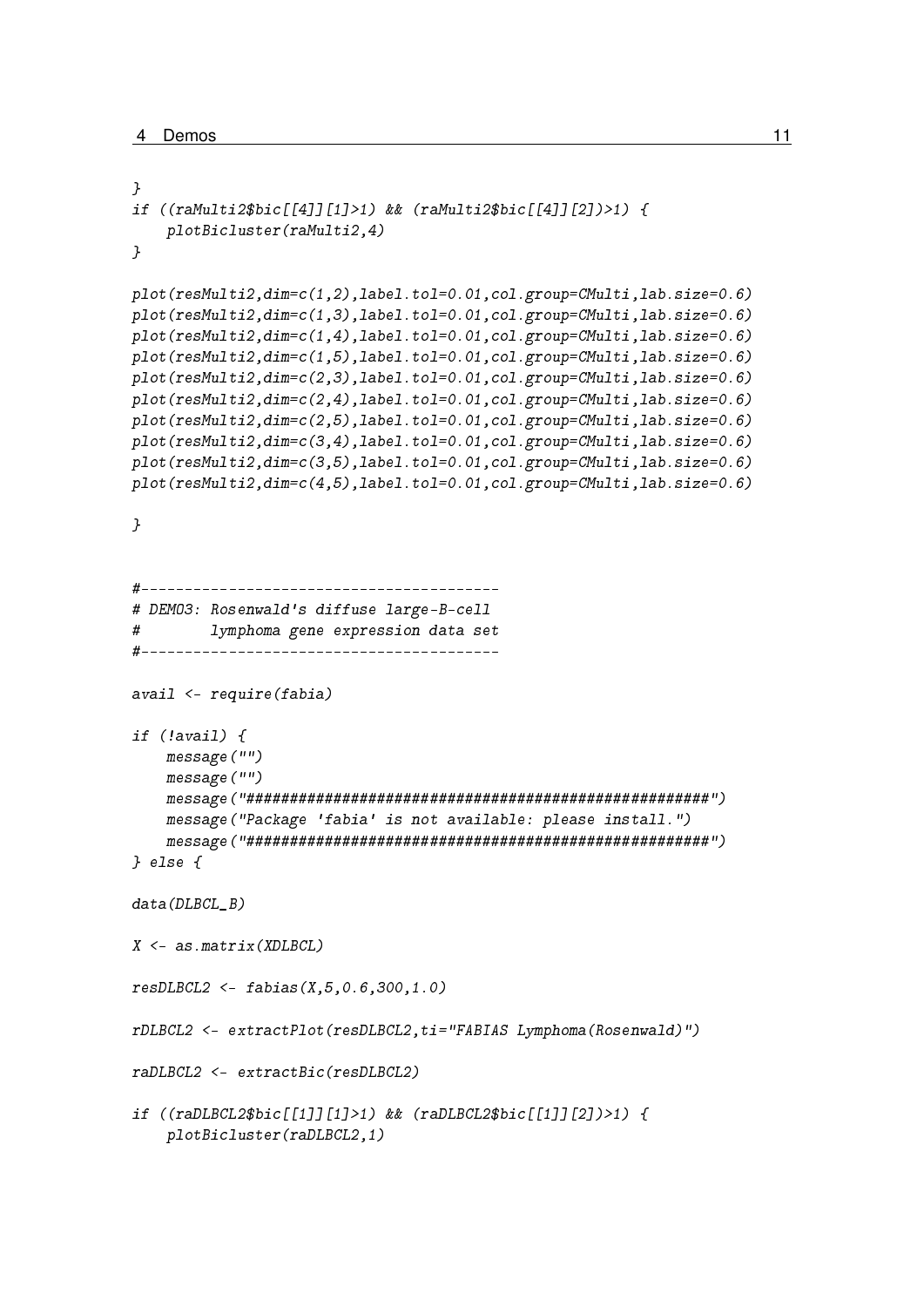```
}
if ((raDLBCL2$bic[[2]][1]>1) && (raDLBCL2$bic[[2]][2])>1) {
    plotBicluster(raDLBCL2,2)
}
if ((raDLBCL2$bic[[3]][1]>1) && (raDLBCL2$bic[[3]][2])>1) {
    plotBicluster(raDLBCL2,3)
}
if ((raDLBCL2$bic[[4]][1]>1) && (raDLBCL2$bic[[4]][2])>1) {
    plotBicluster(raDLBCL2,4)
}
plot(resDLBCL2,dim=c(1,2),label.tol=0.03,col.group=CDLBCL,lab.size=0.6)
plot(resDLBCL2,dim=c(1,3),label.tol=0.03,col.group=CDLBCL,lab.size=0.6)
plot(resDLBCL2,dim=c(1,4),label.tol=0.03,col.group=CDLBCL,lab.size=0.6)
plot(resDLBCL2,dim=c(1,5),label.tol=0.03,col.group=CDLBCL,lab.size=0.6)
plot(resDLBCL2,dim=c(2,3),label.tol=0.03,col.group=CDLBCL,lab.size=0.6)
plot(resDLBCL2,dim=c(2,4),label.tol=0.03,col.group=CDLBCL,lab.size=0.6)
plot(resDLBCL2,dim=c(2,5),label.tol=0.03,col.group=CDLBCL,lab.size=0.6)
plot(resDLBCL2,dim=c(3,4),label.tol=0.03,col.group=CDLBCL,lab.size=0.6)
plot(resDLBCL2,dim=c(3,5),label.tol=0.03,col.group=CDLBCL,lab.size=0.6)
plot(resDLBCL2,dim=c(4,5),label.tol=0.03,col.group=CDLBCL,lab.size=0.6)
}
#------------------------------------------
###########################################
# MFSC Demos
###########################################
#------------------------------------------
```
#------------------------------------------ # DEMO1: Laura van't Veer's gene expression # data set for breast cancer #------------------------------------------

avail <- require(fabia)

if (!avail) { message("") message("") message("#####################################################")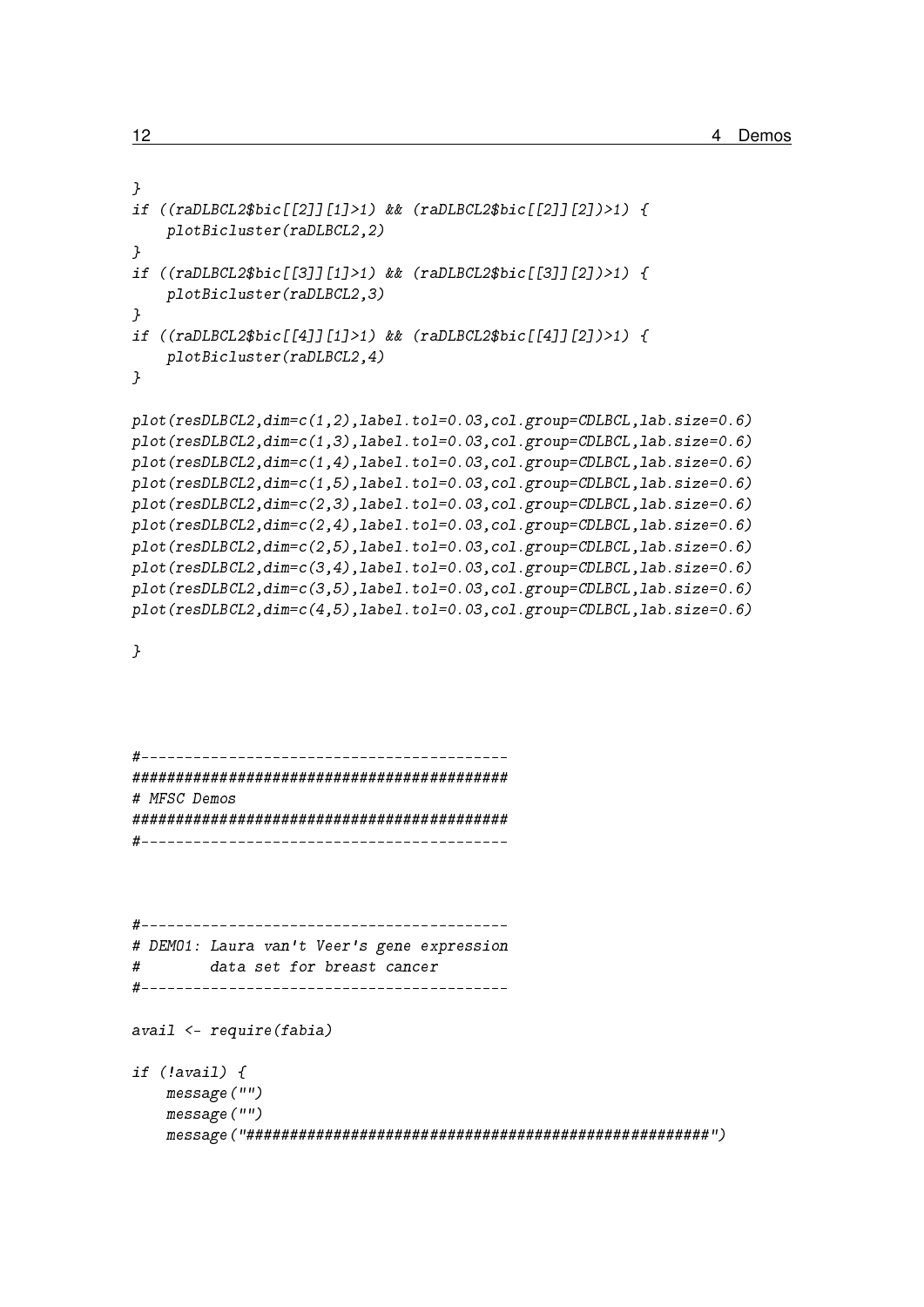```
message("Package 'fabia' is not available: please install.")
    message("#####################################################")
} else {
data(Breast A)
X <- as.matrix(XBreast)
resBreat4 \leftarrow mfsc(X, 5, 100, 0.6, 0.6)rBreast4 <- extractPlot(resBreast4,ti="MFSC Breast cancer(Veer)")
raBreast4 <- extractBic(resBreast4,thresZ=0.01,thresL=0.05)
if ((raBreast4$bic[[1]][1]>1) && (raBreast4$bic[[1]][2])>1) {
    plotBicluster(raBreast4,1)
}
if ((raBreast4$bic[[2]][1]>1) && (raBreast4$bic[[2]][2])>1) {
    plotBicluster(raBreast4,2)
}
if ((raBreast4$bic[[3]][1]>1) && (raBreast4$bic[[3]][2])>1) {
    plotBicluster(raBreast4,3)
}
if ((raBreast4$bic[[4]][1]>1) && (raBreast4$bic[[4]][2])>1) {
    plotBicluster(raBreast4,4)
}
plot(resBreast4,dim=c(1,2),label.tol=0.03,col.group=CBreast,lab.size=0.6)
plot(resBreast4,dim=c(1,3),label.tol=0.03,col.group=CBreast,lab.size=0.6)
plot(resBreast4,dim=c(1,4),label.tol=0.03,col.group=CBreast,lab.size=0.6)
plot(resBreast4,dim=c(1,5),label.tol=0.03,col.group=CBreast,lab.size=0.6)
plot(resBreast4,dim=c(2,3),label.tol=0.03,col.group=CBreast,lab.size=0.6)
plot(resBreast4,dim=c(2,4),label.tol=0.03,col.group=CBreast,lab.size=0.6)
plot(resBreast4,dim=c(2,5),label.tol=0.03,col.group=CBreast,lab.size=0.6)
plot(resBreast4,dim=c(3,4),label.tol=0.03,col.group=CBreast,lab.size=0.6)
plot(resBreast4,dim=c(3,5),label.tol=0.03,col.group=CBreast,lab.size=0.6)
plot(resBreast4,dim=c(4,5),label.tol=0.03,col.group=CBreast,lab.size=0.6)
}
#-----------------------------------
# DEMO2: Su's multiple tissue types
# gene expression data set
#
```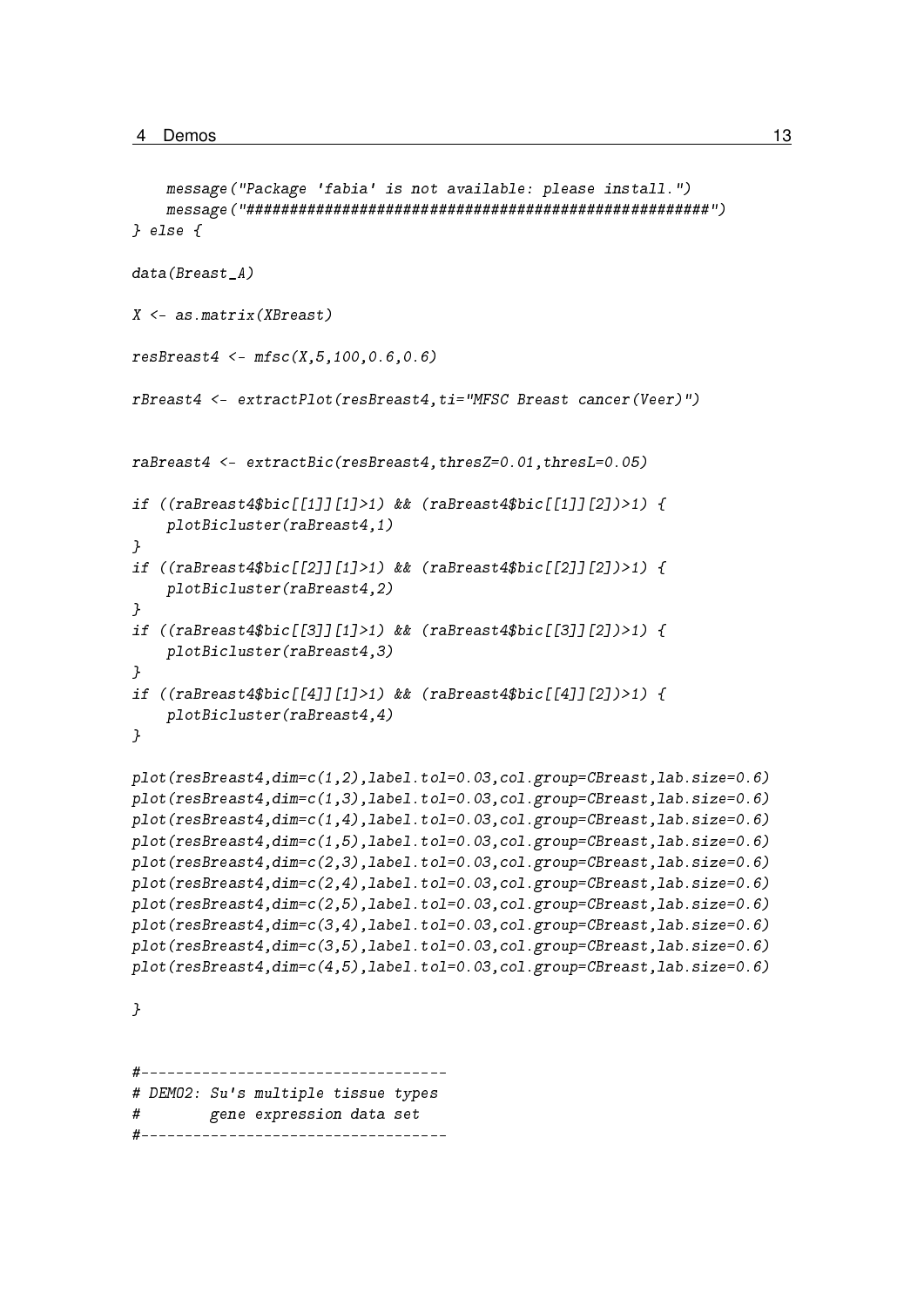```
avail \leftarrow require(fabia)if (lavail) {
    message("")
    message("")message("Package 'fabia' is not available: please install.")
    } else \{data(Multi A)X \leftarrow as.matrix(XMulti)resMulti4 \leftarrow mfsc(X, 5, 100, 0.6, 0.6)rMulti4 <- extractPlot(resMulti4, ti="MFSC Multiple tissues(Su)")
raMulti4 <- extractBic(resMulti4, thresZ=0.01, thresL=0.05)
if ((raMulti4$bic[[1]][1]>1) && (raMulti4$bic[[1]][2])>1) {
    plotBicluster(raMulti4,1)\mathcal{F}if ((\text{ramulti4\$bic[[2]][1]\>1) & (\text{ramulti4\$bic[[2]][2])\>1) {
    plotBicluster(raMulti4,2)\mathcal{F}if ((\text{radulti4\$bic[[3]][1]>1) \& ( \text{radulti4\$bic[[3]][2])>1 }) {
    plotBicluster(raMulti4,3)
\overline{1}if ((\text{ramulti4\$bic} \lceil \lceil 4 \rceil \rceil \lceil 1 \rceil > 1) & (\text{ramulti4\$bic} \lceil \lceil 4 \rceil \lceil 2 \rceil) > 1) {
    plotBicluster(raMulti4,4)\overline{1}plot(resMulti4, dim=c(1,2), label, tol=0.01, col, group=CMulti, lab, size=0.6)plot(resMulti4, dim=c(1,3), label. tol=0.01, col.cpreCMulti, lab. size=0.6)plot(resMulti4, dim=c(1,4), label. tol=0.01, col.group=CMulti, lab.size=0.6)plot(resMulti4, dim=c(1,5), label. tol=0.01, col.group=CMulti, lab.size=0.6)plot(resMulti4, dim=c(2,3), label. tol=0.01, col.group=CMulti, lab.size=0.6)plot(resMulti4, dim=c(2,4), label. tol=0.01, col.group=CMulti, lab.size=0.6)plot(resMulti4, dim=c(2,5), label.tol=0.01, col.group=CMulti, lab.size=0.6)
plot(resMulti4, dim=c(3,4), label.tol=0.01, col.group=CMulti, lab.size=0.6)plot(resMulti4, dim=c(3,5), label.tol=0.01, col.group=CMulti, lab.size=0.6)plot(resMulti4, dim=c(4,5), label. tol=0.01, col.group=CMulti, lab.size=0.6)
```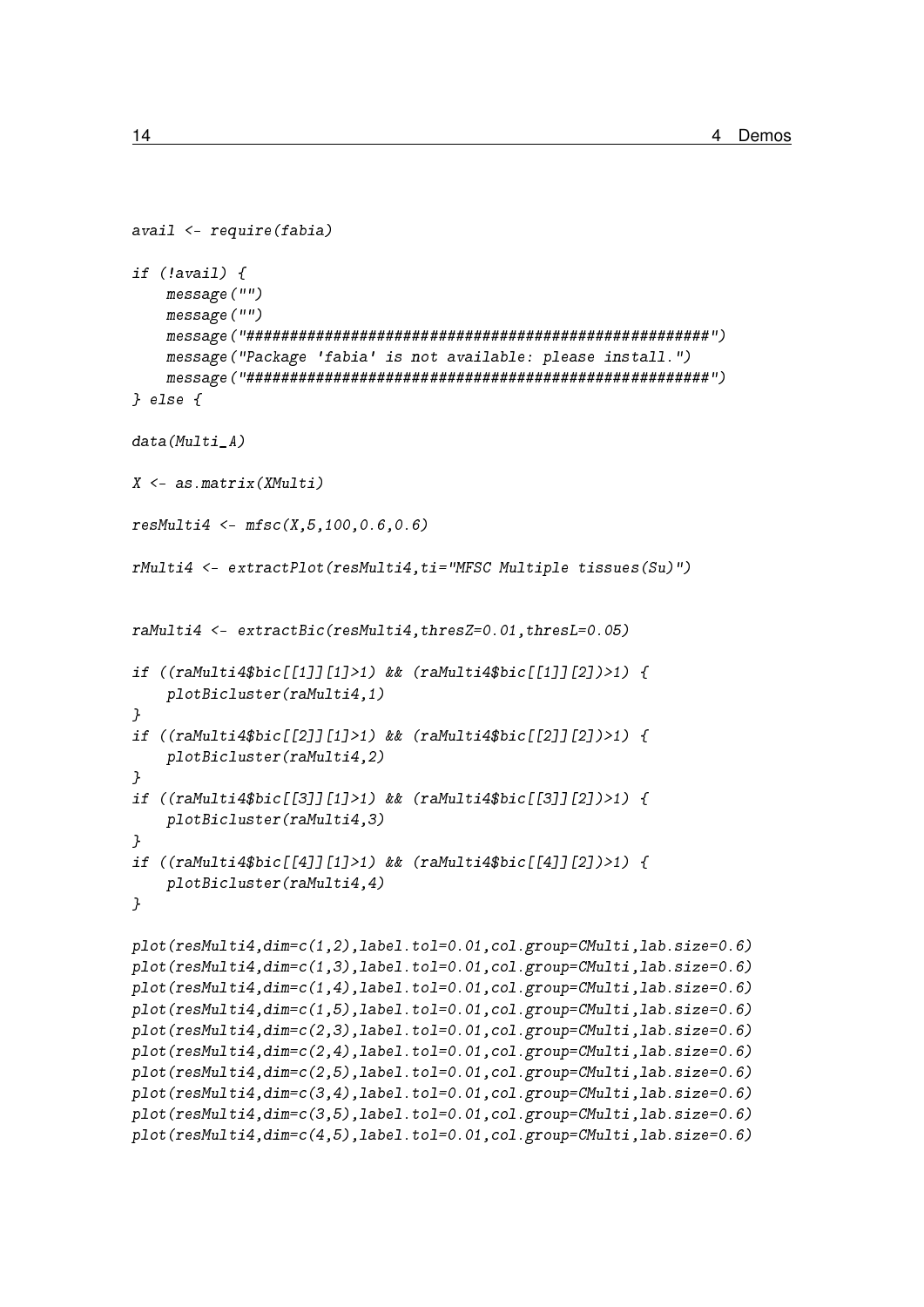```
\mathcal{F}# DEM03: Rosenwald's diffuse large-B-cell
#lymphoma gene expression data set
avail \leftarrow require(fabia)if (lavail) {
   message("")
   message("")message("Package 'fabia' is not available: please install.")
   } else \{data(DLBCL B)X \leftarrow as.max(XDLBCL)resDLECL4 \leq mfsc(X, 5, 100, 0.6, 0.6)rDLBCL4 <- extractPlot(resDLBCL4, ti="MFSC Lymphoma(Rosenwald)")
raDLBCL4 <- extractBic(resDLBCL4, thresZ=0.01, thresL=0.05)
if ((raDLBCL4$bic[[1]][1]>1) & & (raDLBCL4$bic[[1]][2])>1) {
   plotBicluster(raDLBCL4,1)
\mathbf{L}if ((raDLBCL4$bic[[2]][1]>1) & k k (raDLBCL4$bic[[2]][2])>1) {
   plotBicluster(raDLBCL4,2)
\overline{1}if ((raDLBCL4$bic[13][11]>1) & (raDLBCL4$bic[13][12])>1) {
   plotBicluster(raDLBCL4,3)
\mathcal{L}if ((\text{radLBCL4\$bic[[4]][1]>1) \& ( \text{radLBCL4\$bic[[4]][2])>1) { }plotBicluster(raDLBCL4,4)
\mathcal{F}plot(resDLBCL4, dim=c(1,2), label.tol=0.03, col.group=CDLBCL, lab.size=0.6)
plot(resDLBCL4, dim=c(1,3), label.tol=0.03, col.group=CDLBCL, lab.size=0.6)
plot(resDLECL4, dim=c(1,4), label.tol=0.03, col.group=CDLECL, lab.size=0.6)
```